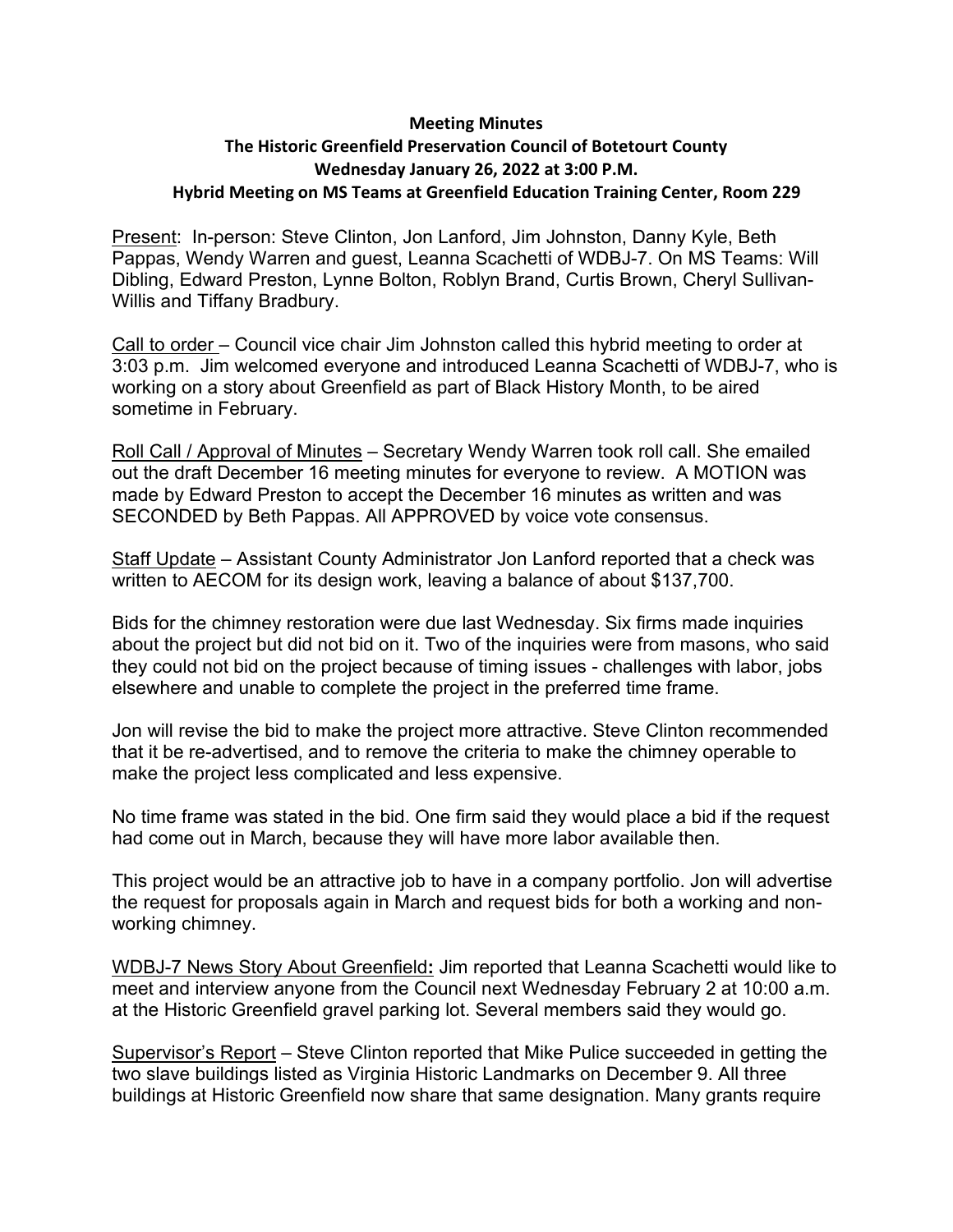that buildings be designated historical landmarks, so this is very significant, and good publicity too.

Steve submitted a letter of intent to the African American Cultural Heritage Action Fund and applied for \$100,000. This is the fourth time he has submitted this grant and is hopeful that this one will succeed. He specifically applied for funding towards the chimney restoration and submitted construction details provided by AECOM. He should receive a reply sometime in March if they will accept the LOI or not.

Jim thanked Steve, Jon, Wendy and other County staff for helping with the LOI.

Steve will approach the Board of Supervisors in late February and seek approval for a line item budget to provide annual funding for Historic Greenfield.

Steve made a short presentation on the draft bylaws and opened up the floor for discussion.

Will Dibling noticed an inconsistency in this organization's name in the first paragraph of each document. Council decided to remove the word "leadership" from the draft bylaws.

The Council will now be called *The Historic Greenfield Preservation Council of Botetourt County.*

Council will not be a  $501(c)(3)$ , but rather a  $170(c)(1)$  as defined by the IRS. Donations for Historic Greenfield will still be tax deductible.

Another correction was found section IV. D (b): *Nominees of the following organizations shall serve an initial term of two years, beginning January 1, 2022 and ending December 31, 2023.*

*DAR* and *SAR* affiliates are no longer limited to specific chapters, allowing for more regional representation.

New officers will be called Chair, Past Chair and Secretary/Treasurer.

Beth Pappas made a MOTION to accept the bylaws as amended. SECOND was made by Lynne Bolton. All APPROVED by roll call.

Steve made a short presentation on the draft statement of organization and opened up the floor for discussion.

Lynne Bolton made a MOTION to accept the statement of organization as written. SECOND was made by Cheryl Sullivan Willis. All APPROVED by roll call.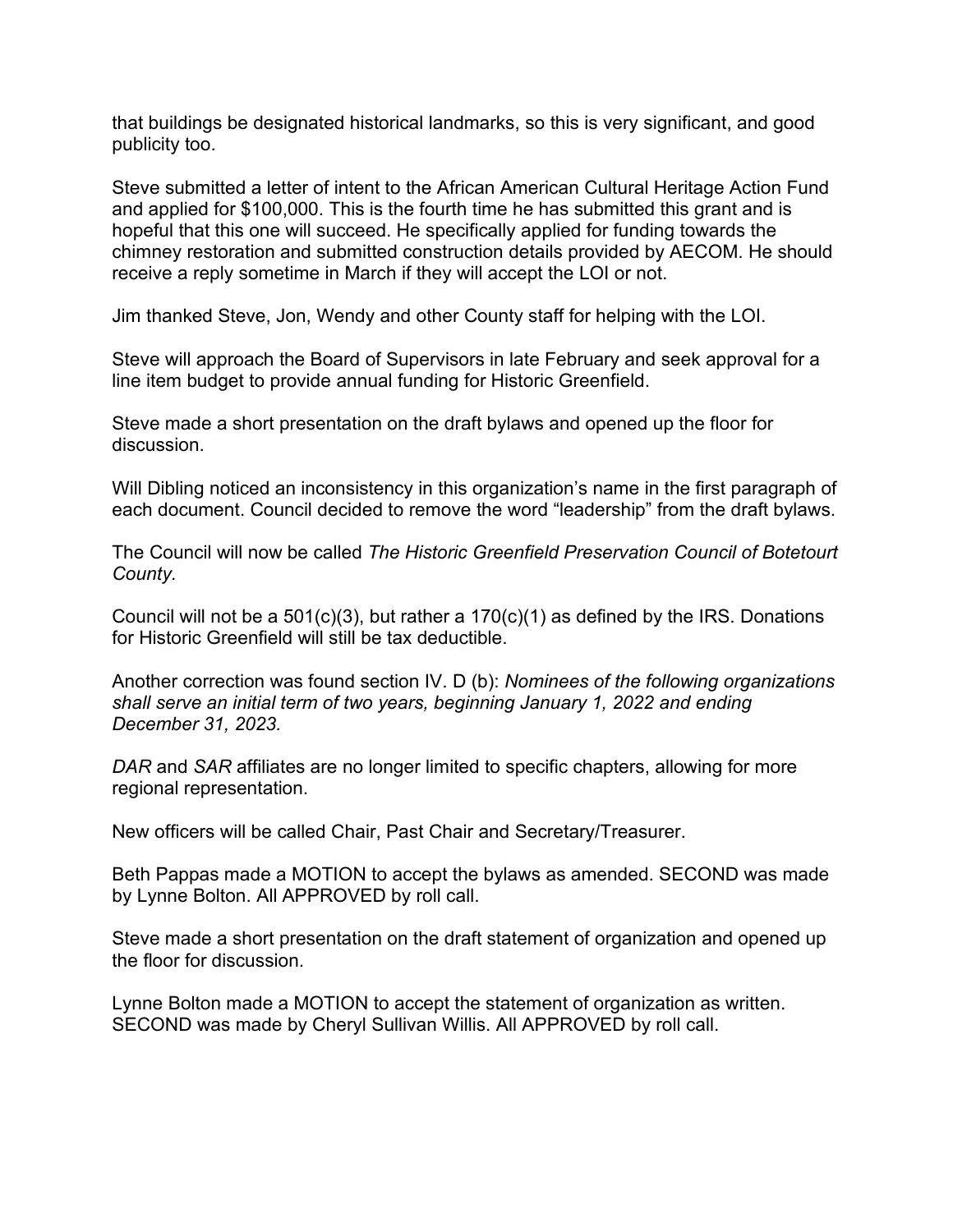Now that Council has approved the draft bylaws and statement of organization, Steve will present them to the Board of Supervisors meeting in late February for their approval.

Council Elections – Jim Johnston opened up the floor for nominations to fill Chair, Past Chair and Secretary/Treasurer positions for 2022.

Beth Pappas made a MOTION to nominate Jim Johnston to serve as Chair. SECOND was made by Danny Kyle. All APPROVED by roll call.

Cheryl Sullivan-Willis made a MOTION to leave the Past Chair position vacant in 2022. SECOND was made by Beth Pappas. All APPROVED by roll call.

Beth Pappas made a MOTION to nominate Wendy Warren as Secretary/Treasurer. SECOND was made by Lynne Bolton. All APPROVED by roll call.

Jim thanked Judy Morris for all she has done for this Council and encouraged members to send her cards of appreciation and well wishes.

Historic Greenfield Video Update – Danny Kyle reported that Ian Kyle is in the final stages of completing the video and sent an updated script to all the speakers involved for accuracy. Once that is approved, Dan Pezzoni will record his narration. The video will be complete in 1-2 weeks.

Legacy Committee – Edward Preston has several candidates to interview and will borrow a digital recorder from the Fincastle Library to do that soon. The committee is still working on questions to ask each candidate.

Fundraising – Beth Pappas has not received any brick orders. Wendy said her DAR chapter sent in an order form before Christmas, and Jon said he would look for it.

Magnolia Plantation and Gardens – Magnolia Plantation and Gardens is an old plantation near Charleston, SC that has been open to the public since 1870 and is the base of operation for Joe McGill, director of the Slave Dwelling Project. Tiffany Bradbury shared photos of the slave quarters and gardens for reference. The slave quarters are saddle back structures and similar to the one at Greenfield.

Will Dibling and his wife Carol had a delightful visit at Magnolia Gardens back in December, and met their friend Nona Hastie, who serves on the board and is one of seven owners of Magnolia Gardens. (Magnolia Gardens has been privately owned for twelve generations.) It was privately owned by the Drayton family in its early years and is self-supported by tour fees.

Will met with Joe McGill, who serves as Director of History and Culture. The slaves at MG were instrumental in growing rice as the main crop and built dams and dykes necessary to grow it.